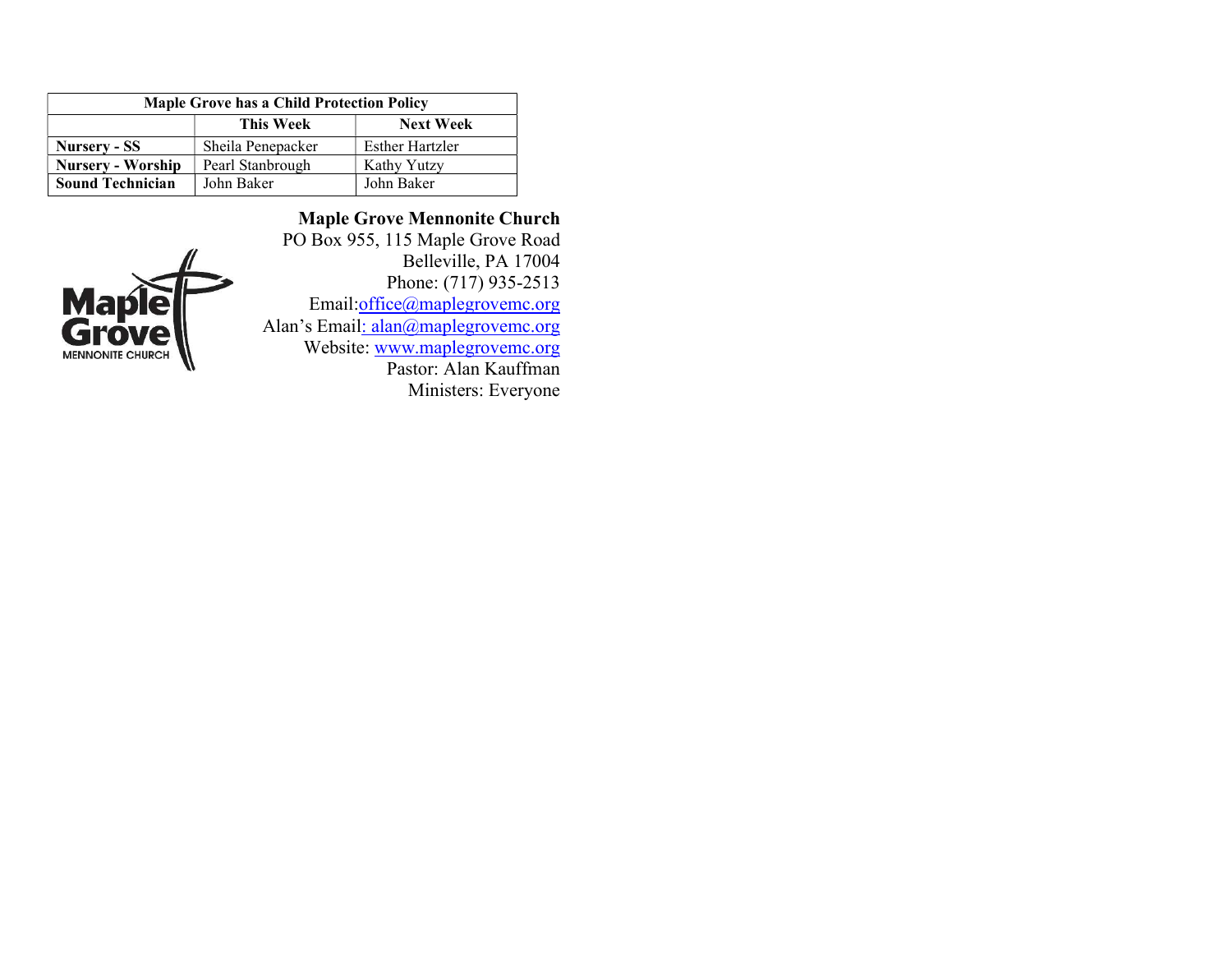| <b>Maple Grove Mennonite Church</b>                                                                                                                   |                          |                        |  |  |
|-------------------------------------------------------------------------------------------------------------------------------------------------------|--------------------------|------------------------|--|--|
| <b>June 19, 2022</b>                                                                                                                                  |                          |                        |  |  |
| $9:30$ AM                                                                                                                                             |                          | Sunday School          |  |  |
| $10:30$ AM                                                                                                                                            |                          | <b>Worship Service</b> |  |  |
| If you are new to our church and want additional information about Maple Grove, please                                                                |                          |                        |  |  |
| see Alan or an usher for a visitor packet after the service.<br>Nursery care is provided during SS and the worship service for infants through age 3. |                          |                        |  |  |
| Prelude                                                                                                                                               |                          | Andrea Yoder           |  |  |
| Welcome & Opening                                                                                                                                     |                          | Mark Peachey           |  |  |
| <b>Opening Songs</b>                                                                                                                                  |                          | Andrea Yoder           |  |  |
| <b>Church Announcements</b>                                                                                                                           |                          |                        |  |  |
| Prayer for the Offering                                                                                                                               |                          |                        |  |  |
| <b>Mission Moment</b>                                                                                                                                 | True Girl                | Sarah Giordano         |  |  |
| 60th Anniversary Recognitions                                                                                                                         |                          | Alan Kauffman          |  |  |
| Ken & Betty Hartzler and Tim & Helen Peachey                                                                                                          |                          |                        |  |  |
| Sharing: Where have you seen God? Where do you need God?                                                                                              |                          |                        |  |  |
| Worship in Song                                                                                                                                       |                          |                        |  |  |
| Dismissal for Children's Church                                                                                                                       |                          | Lisa Rheam             |  |  |
| Scripture Text                                                                                                                                        | I Kings 19:1-15          |                        |  |  |
| Sermon                                                                                                                                                | "Where Have I Seen God?" | Alan Kauffman          |  |  |
| Response Song                                                                                                                                         |                          |                        |  |  |
| Final Blessing                                                                                                                                        |                          |                        |  |  |
| Sending Song                                                                                                                                          |                          |                        |  |  |

| <b>June 12, 2022</b> |                   |  |
|----------------------|-------------------|--|
| <b>Offering</b>      | <b>Attendance</b> |  |
| \$3,450.00           | SS: 72 WS: 92     |  |

Next Week's Text: Luke 9:51-62

## Looking Ahead:

July 17 - Heritage Center Hymn Sing at Locust Grove July 31 - Church Picnic at Greenwood Furnace State Park August 28 - Back-to-School Sunday September 4 - Wear-Your-Work-Clothes-to-Church Sunday

## Prayer Concerns:

- Our two church families to pray for this week: Alan & Nancy Kauffman and Kurt, Lisa, Ethan, Kaiden & Jenna Rheam.
- Give thanks for Sarah Giordano's ministry this past spring and keep her in your prayers as she continues her work with True Girl.
- There have been a number of Covid cases at Valley View recently. Pray for staff and residents alike.
- Keith Weaver, LMC moderator, will be retiring this fall and is being replaced by a Bishop Elder Team. Keep Keith and LMC in prayer during this transition.

## Praise Notes:

- We are rejoicing with not one, but two couples who have been married for 60 years. Celebrate this milestone with them!
- We had many volunteers, young and older, to help with mulch and wood chips on Monday evening. Give thanks for these and the many who care for our church facilities.
- Today is Father's Day. Give thanks for God, our Father, and the many fathers of faith you have had in your life.

There has been no one sign up to host the July fellowship meal. If you would like to host for this month, please sign up on the bulletin board. If there is no host for July, there will not be a fellowship meal.

JoAnn is on vacation through Friday, June 24. The CD's of today's service (June 19) will not be available until next Monday, June 27.

LMC's Celebration of Church Life, Saturday night and Sunday morning sessions, held at Camp Hebron last weekend, can be viewed on LMC's website or Facebook page.